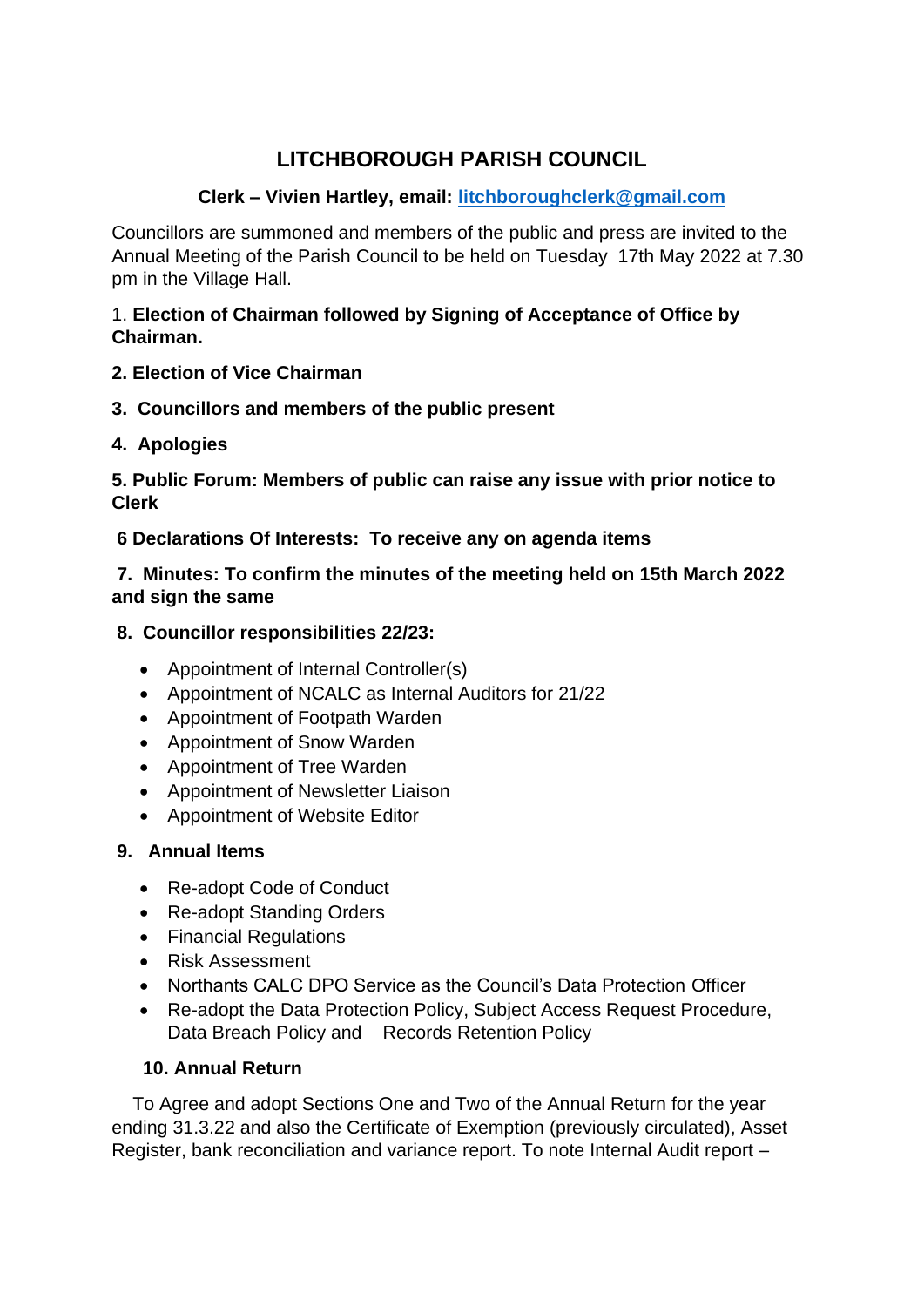circulated. Annual report on AGAR also completed by Di Isaacs, Internal Auditor for NCALC.

**11. COUNCIL TO CONFIRM DATES OF THE PERIOD FOR THE EXERCISE OF PUBLIC RIGHTS** AS: 13th June – 22nd July 2022.

**12. ONGOING ISSUES**: To report progress on, and to decide on any appropriate action on the following items:

**• Defibrillator**: To receive update on possible purchase of new machine (Cllr Aked-Walker)

• **Website**: To receive update. (Cllr Brunning)

• **Footpaths & ROW**: To receive update. (Cllrs Brunning and Drinkwater)

• To receive update on issues reported on fix my street, definitive map and notice board (Cllr Lowery)

• **Snow + Tree warden**: To receive update (Cllr Robinson)

**• Youth Club**: To receive update on sessions, future plans (Cllr Aked-Walker) – WNC grant obtained. Council to discuss from April 2022 Youth Club must apply in its own right and have own bank account.

**13. FINANCE**: To note bank reconciliation 28th April 2022

| Current Account including £5000 precept from WNC | £30171.48 |
|--------------------------------------------------|-----------|
|                                                  |           |

Cambridge Building Society Savings Account 1013.84

Council to approve following payments:

| Payee                                    | <b>Details</b>                          | <b>Net</b>                               | Vat    | Total   | Chq no |
|------------------------------------------|-----------------------------------------|------------------------------------------|--------|---------|--------|
| <b>Cllr Lugar</b><br>Mawson              | Refund for<br><b>Jubilee</b><br>coins   | £382.00                                  | £76.40 | £458.40 | 1016   |
| <b>CYPN</b>                              | Inv 1362                                | 166.67                                   | 33.33  | 200.00  | 1017   |
| <b>B</b> Osborne                         | Payroll-<br>May 21 $-$<br><b>Mar 22</b> | 165.00                                   |        | 165.00  | 1018   |
| V Hartley                                | Salary $-$<br>April - May               | To be<br>a <sub>green</sub><br>see below |        |         | 1019   |
| Came and<br>Co                           | Annual<br>Insurance<br>Premium          | 418.39                                   |        | 418.39  | 1020   |
| Litchborough<br>Gardening<br>Club        | PC grant<br>agreed Nov<br>21            | 250.00                                   |        | 250.00  | 1021   |
| <b>St Martins</b><br><b>Fabric Trust</b> | PC grant<br>agreed Nov<br>21            | 1100.00                                  |        | 1100.00 | 1022   |